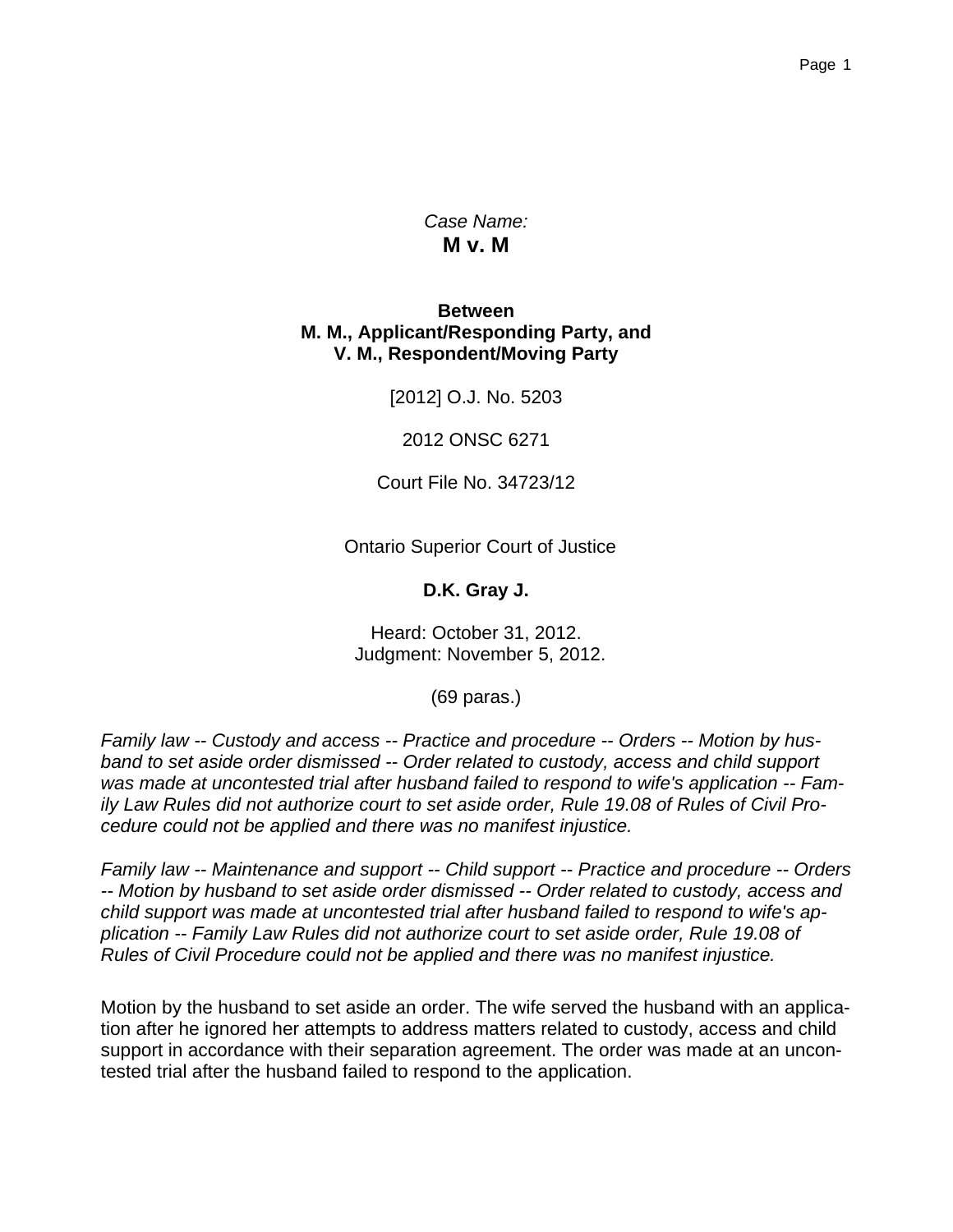HELD: Motion dismissed. The Family Law Rules did not authorize the court to set aside the order. Rule 19.08 of the Rules of Civil Procedure could not be applied by analogy. There was no manifest injustice. The husband had notice of the proceedings, but chose not to participate. There was a need to change the custody and access arrangements once the children started school, given the length of the commute from his residence. He had every opportunity to provide financial information that might have affected his imputed income.

## **Statutes, Regulations and Rules Cited:**

Child Support Guidelines, Family Law Rules, Rule 1(7), Rule 10(5), Rule 25(19) Rules of Civil Procedure, Rule 19.08

### **Counsel:**

Steven Benmor, for the Applicant/Responding Party.

Olena Brusentsova, for the Respondent/Moving Party.

## **REASONS FOR JUDGMENT**

**1 D.K. GRAY J.:-- The respondent moves to set aside an order of Justice Donohue** made at an uncontested trial, and for an order granting him leave to now file an answer and financial statement.

**2** For the reasons that follow, the motion is dismissed.

### **Background**

**3** Ordinarily, the Court is reluctant to deprive a party of an opportunity to have his or her rights determined at a trial. In view of the result I have reached on this motion, it is necessary to set out the background to the matter in some detail.

**4** This application was commenced on May 22, 2012. However, long before the commencement of the application, a number of events occurred that are relevant to the disposition of this motion.

**5** The parties are parents of twin boys, now six years old. They were born on October XX 2006.

**6** The parties were married on November 25, 2000. They separated on January 1, 2009.

**7** The parties executed a separation agreement on May 24, 2009. At that time, the children were two years old and in daycare. The parties did not have independent legal advice when they signed the agreement, but they each agreed that they had had the opportunity of obtaining independent legal counsel. They also agreed that they had read and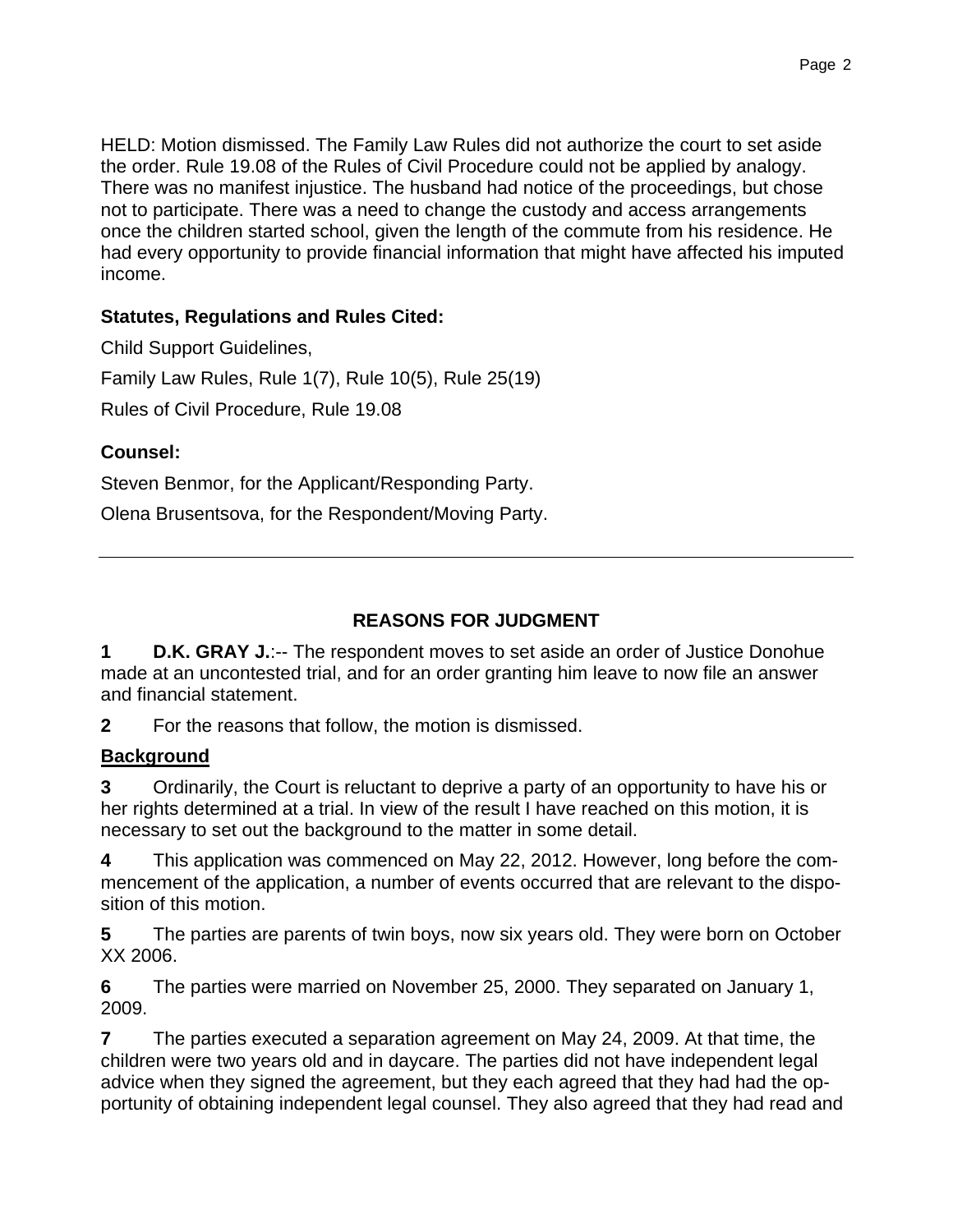understood the agreement, and they agreed that they signed the agreement without any pressure, influence, or intimidation.

**8** In the agreement, the parties acknowledged that it constituted a final settlement of their respective rights to property; that their assets and liabilities were accurately and completely described; and that it constituted a final settlement of custody, access, guardianship and support.

**9** The parties agreed that they would have joint custody of the children, and that the applicant would have primary residence of the children. The parties agreed to an access schedule, which rotated every week so that, in effect, the children spent equal time with each parent.

**10** In a "personal statement" at the end of the agreement, the applicant acknowledged that from the birth of the children until October 8, 2007, both parties shared equally in providing care to the children. At the conclusion of the applicant's maternity leave, the applicant assumed and carried out the responsibility of primary caregiver until May 31, 2009. She acknowledged that the respondent's continued role and involvement in the joint custody and upbringing of the children is not diminished by his absence from the children's primary place of residence.

**11** The parties agreed to a dispute resolution of issues involving parenting, as follows:

 If M. and V. are unable to resolve a parenting issue, they will mediate/arbitrate the issue with a person they agree upon. If they cannot agree upon a person, they will each name one person and the two named persons will select a mediator/arbitrator.

**12** It was agreed that, in accordance with the *Child Support Guidelines*, the respondent would pay child support in the sum of \$400 per month. It was agreed that no special expenses would be paid.

**13** It was also agreed that each party would provide the other with a complete copy of his or her income tax return and any notice of assessment on or before June 30th of each year. In the event that a party had not filed an income tax return for the previous year, that party was to provide the other with copies of his or her T4, T4A and all other relevant tax slips and statements disclosing any and all sources of income, including self-employment income.

**14** It was agreed that neither party would pay spousal support.

**15** The agreement contains some rather detailed provisions regarding division of the parties' assets and liabilities. It was agreed that there would be no equalization payment required. Among other things, the respondent agreed to accept sole and exclusive liability for an unsecured line of credit at the CIBC.

**16** The circumstances leading up to the application commenced by the applicant, and ultimately the undefended trial, are set out in detail, and not contradicted by the respondent, in an affidavit sworn by the applicant on October 26, 2012. Rather than paraphrase, I will simply set out the relevant parts of her affidavit, without exhibits, as follows: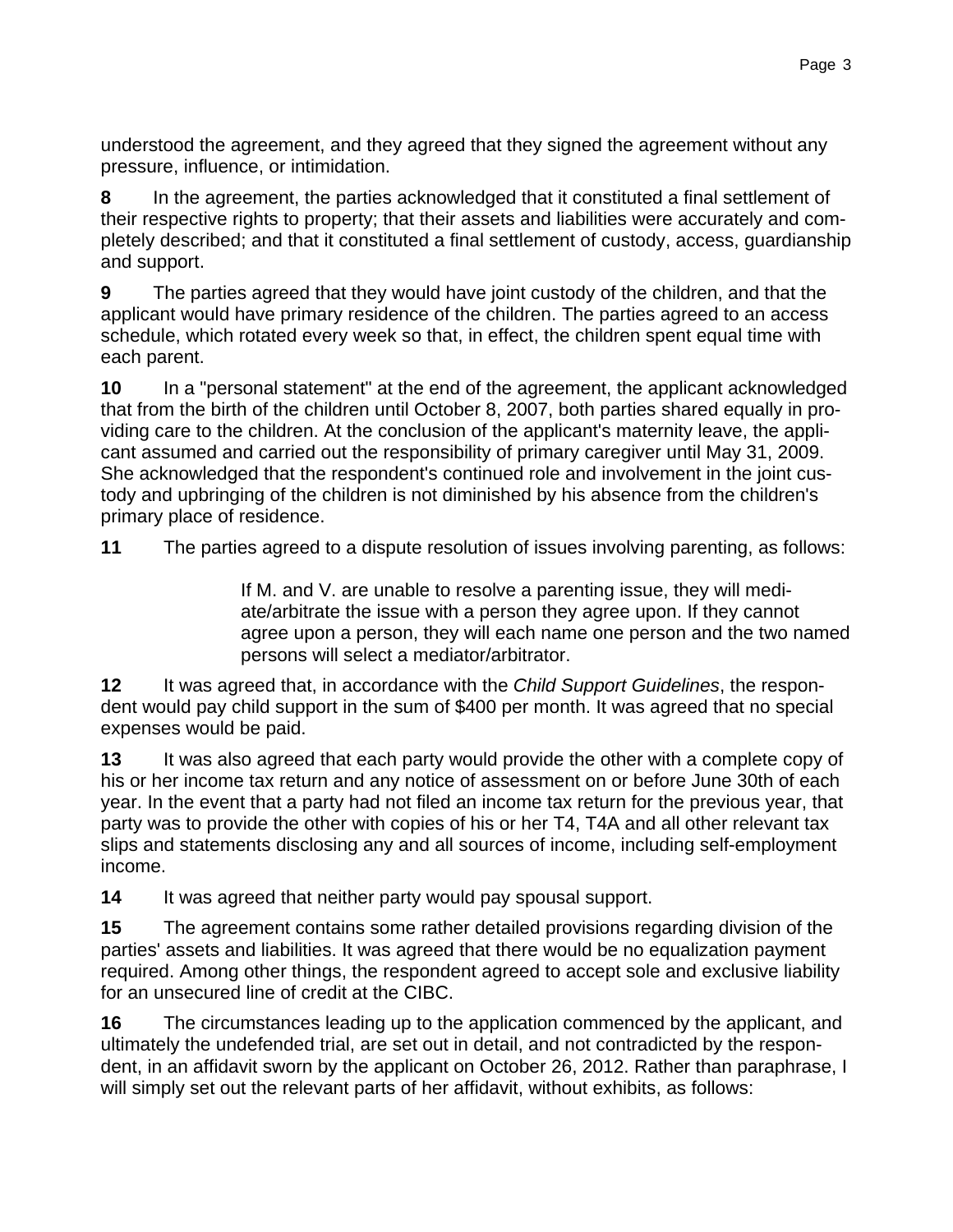- 13. When the Separation Agreement was executed, the children were 2 years old and in daycare.
- 14. The access schedule at that time was based on the children not being in school.
- 15. This changed in September 2010, when the children began school.
- 16. When the children began school, I communicated the need to change the access schedule to the Respondent.
- 17. He ignored me.
- 18. I reminded the Respondent that, according to the Separation Agreement, the access schedule was supposed to be reviewed each year and, if we could not agree to a new schedule, that we were to retain a mediator/arbitrator.
- 19. The Respondent still ignored me.
- 20. The access schedule in the Separation Agreement had the children with the Respondent from Sunday at 6:00 p.m. to Tuesday morning (drop-off at school) and then again from school on Friday. The exact schedule is in the back of the Separation Agreement where there are a few monthly calendars.
- 21. The reason that the access schedule became a serious problem was because the children were moved 3 times during every school week between our homes. That is, they were with the Respondent in Toronto. When school started on Monday morning, he would drive them to Milton on Monday morning during rush hour, then to be picked up by him in Milton after school on Monday and then driven to his home in Toronto during rush hour on Monday afternoon. The same would occur on Tuesday morning.
- 22. The children were spending over 2 hours in the car on Monday to get to and from school and then again another hour Tuesday morning to get to school.
- 23. By Tuesday afternoon, the children were visibly exhausted after 2 days of commuting this distance.
- 24. By Friday after school, they would have spent 1 1/2 days with the Respondent, the 3 days with me and then back with the Respondent at the end of school on Friday.
- 25. I had tried to explain this problem to the Respondent. He simply would not listen. He completely ignored me and the children's needs.
- 26. One year ago, on November 22, 2011, I contacted the Respondent and asked him to join me in meeting with a parenting mediator to help us develop a more suitable plan.
- 27. I spoke with the mediator's office and then asked the Respondent to contact her.
- 28. I continued to follow up with him daily until January 25, 2012 with no success.
- 29. The Respondent refused to cooperate.
- 30. I then retained Mr. Benmor in March 2012.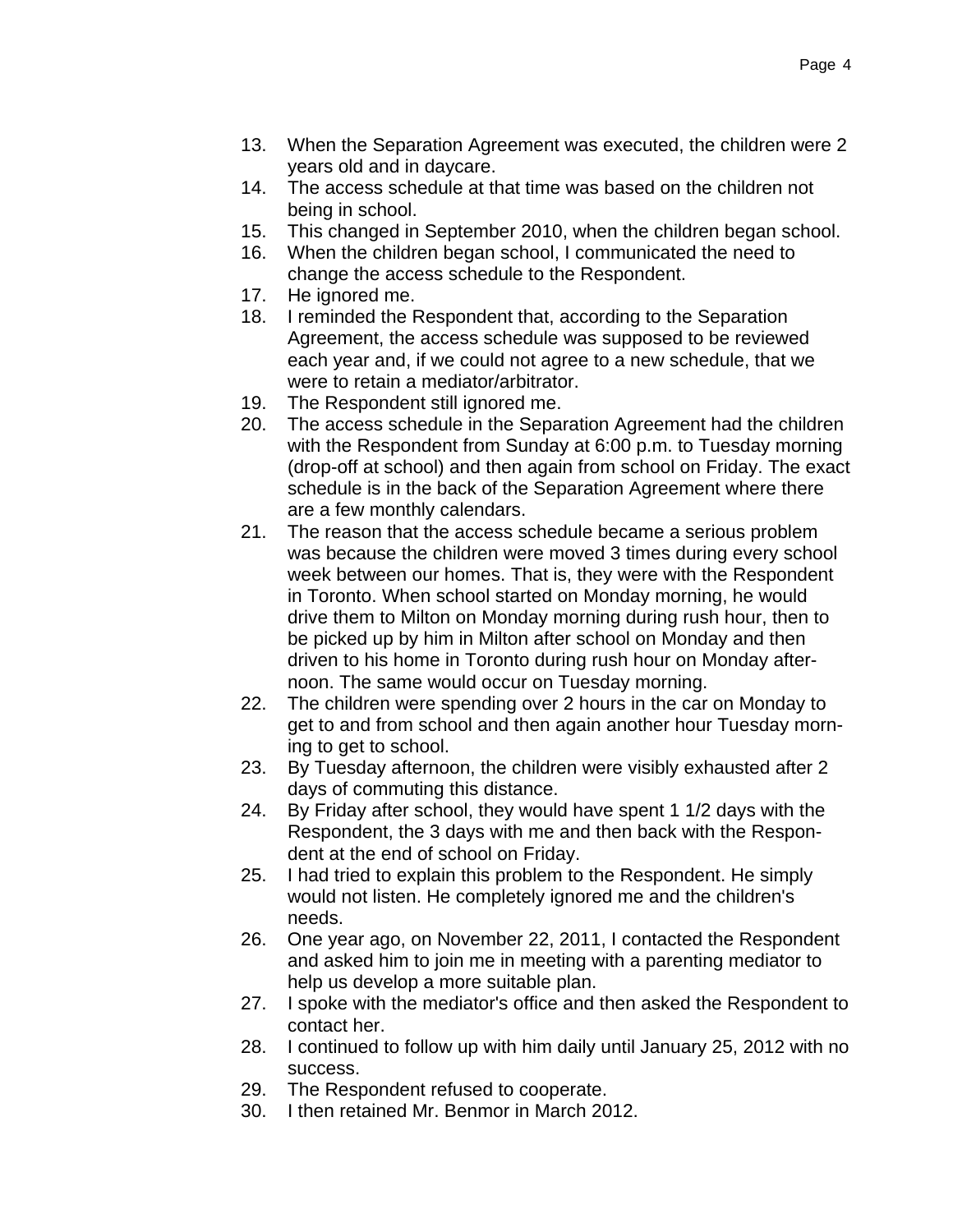31. By letter from Mr. Benmor to the Respondent dated March 12, 2012, Mr. Benmor stated:

*"Please be advised that I have been retained by Ms. M.M. in regard to issues stemming from your Separation Agreement dated January 1, 2009.*

*I have reviewed the terms of your Separation Agreement with Ms. M. There are 3 categories that must be addressed.*

*...*

*The parenting terms of the Separation Agreement must be amended to reflect the best interests of the children. When the Separation Agreement was executed, the children were 2 years old and were in daycare. However, at the present time, the children are 5 1/2 years old and are in kindergarten at E. V. P. School in Milton which is located near my client's residence. The existing parenting schedule must be changed to reduce the amount of time that the children spend in transportation during the school week. In this regard, my client will agree to share in the cost of a parenting mediator to revise the children's parenting schedule and to create a more child-centric plan. As you know, the Separation Agreement requires that you resolve any such dispute in Mediation/Arbitration so that the schedule may be corrected:* 

*Howard Hurwitz*

*Linda Popalarcziak*

*Jacquie Vanbeltlehem*

*Christine Kim*

*Please Confirm by email or fax on or before March 19, 2012 that you agree to proceed with the Mediation/Arbitration to resolve the parenting plan and also advise which candidate you select. In the event that we do not secure your agreement in this regard, we shall proceed with a court Application to resolve this matter. This letter will then be presented to the court to demonstrate that we made efforts to resolve this matter and that you did not cooperate.*

- 32. The letter addressed a number of other issues. This letter is attached hereto and marked as **Exhibit "C".**
- 33. Mr. Benmor advises me and I believe that he had delivered this letter to the Respondent by email and by regular mail.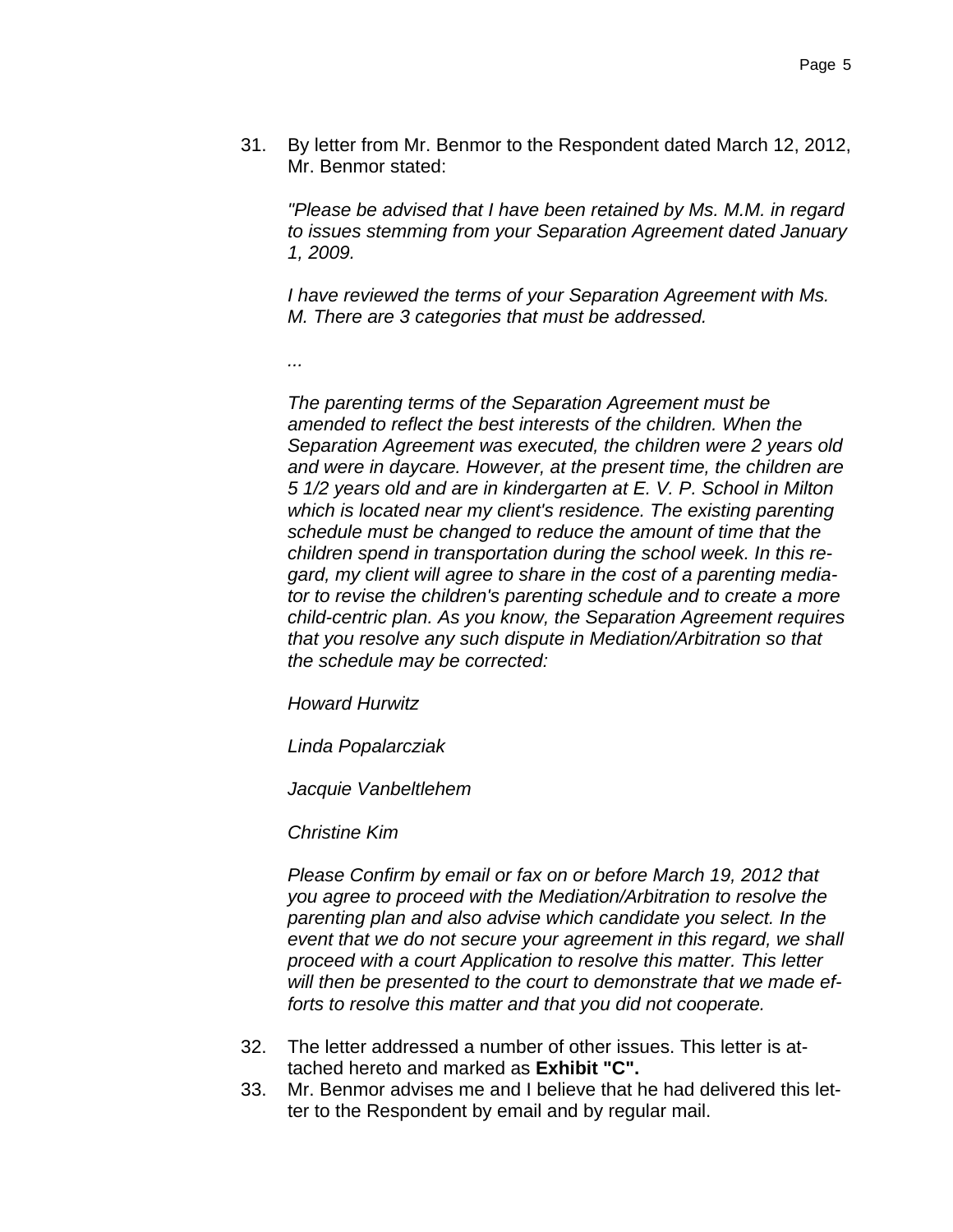34. Four (4) days later, on March 16, 2012, the Respondent responded to Mr. Benmor in an email that stated:

Mr Benmor,

 I have informed your client that I am seeking my own counsel with regard to addressing the issue(s) at hand.

Regards,

V.

- 35. Attached hereto and marked as **Exhibit "D"** is a true copy of this email.
- 36. On the same day as the Respondent's email, Mr. Benmor responded with an email to him that stated:

Sir

We will require a prompt reply.

- 37. Attached hereto and marked as **Exhibit "E"** is a true copy of this email.
- 38. The Respondent did not reply.
- 39. Then, on March 20, 2012, Mr. Benmor sent the Respondent another email that stated:

Mr. M.:

On March 12, 2012, I emailed you the attached letter.

I received a reply from you on March 16, 2012.

Today is March 20.

 We require an immediate and clear response to our letter with your precise position on each point. Specifically, we need to know:

- 1. Will you pay off the CIBC Unsecured Personal Line of Credit account number 4202583967, as you had undertaken to do on page 6 of the Separation Agreement?
- 2. Will you agree to resolve the children's parenting schedule with one of the following parenting mediators in Mediation/Arbitration (Howard Hurwitz, Linda Popalarcziak, Jacquie Vanbetlehem or Christine Kim)?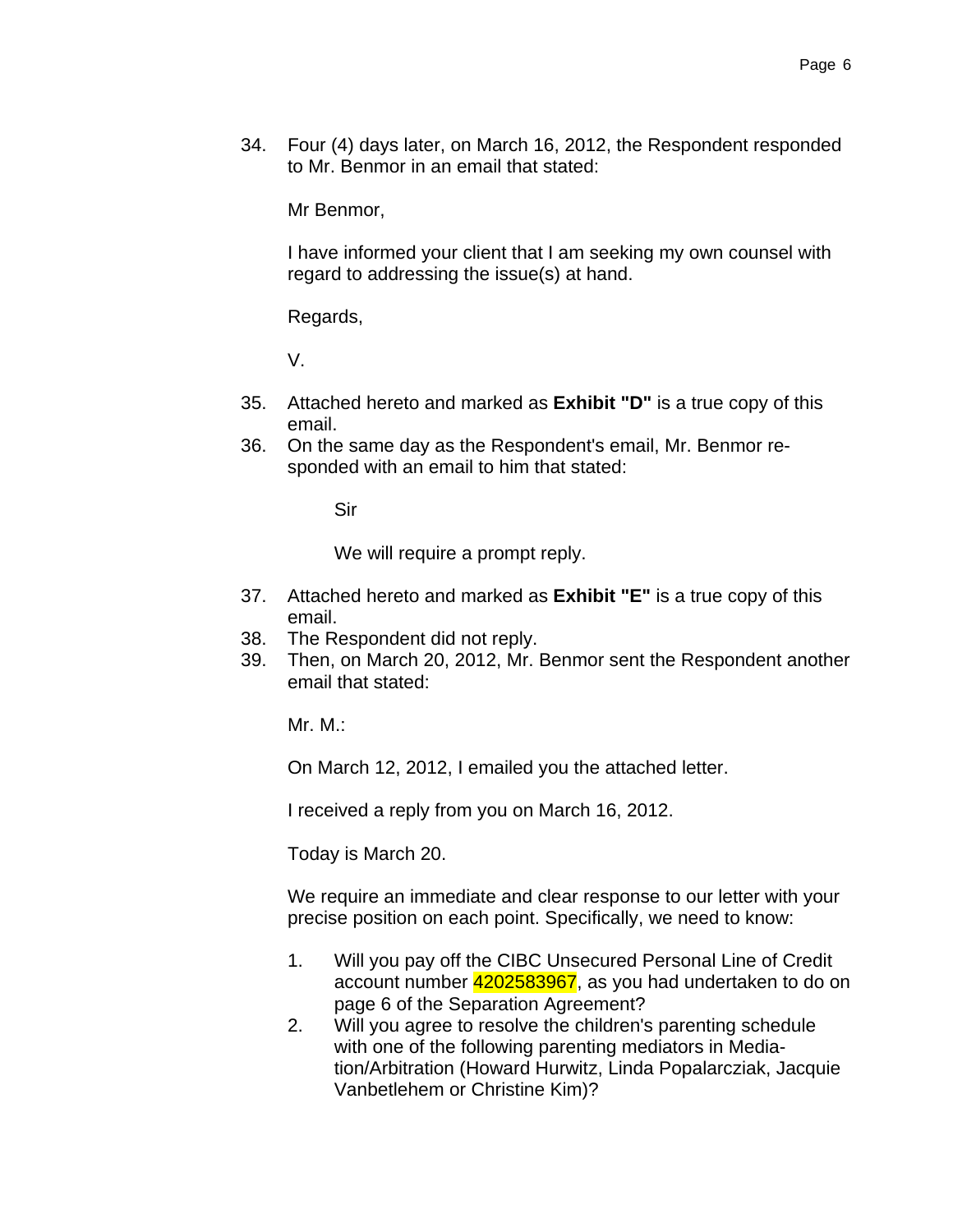3. Will you comply with your financial disclosure obligation set out at page 3 of the Separation Agreement and deliver to me your last 3 Income Tax Returns with all Schedules and attachments, last 3 Notices of Assessment and last 3 paystubs of this year so that we may assess what the correct sum of child support is that you should be paying?

I had asked for these answers and information by March 19, 2012.

You have failed to reply.

 If I do not have your agreement and reply by noon tomorrow, we shall be issuing an Application in the Superior Court of Justice.

- 40. Attached hereto and marked as **Exhibit "F"** is a true copy of this email.
- 41. The next day, the Respondent replied with an email to Mr. Benmor that stated:

Mr Benmor,

 With all due respect, I feel that you do not have all of the necessary and relevant facts with regard to the separation agreement and the circumstances surround it as present to you by our client.

**When I informed you that I am seeking legal counsel, I did indeed set an appointment with an individual for Tuesday, March 27**. That was the earliest date available but if an opening presents itself sooner, I was told that I would be informed of that opportunity.

 As I have indicated to your client, I am in the process of paying off and will pay off the CIBC Line of Credit. I have not made any representation to the contrary.

 As to the parenting schedule, once I have spoken with my counsel and know how best to proceed, then I will certain address all pertinent issues including any counter-claims should that be necessary.

 Please note: The separation agreement also does not mention any "expiry" dates or clauses for any reconsideration of the parenting schedule in favour of either parent.

 I am in the process of completing my tax returns and will forward the necessary information to your client.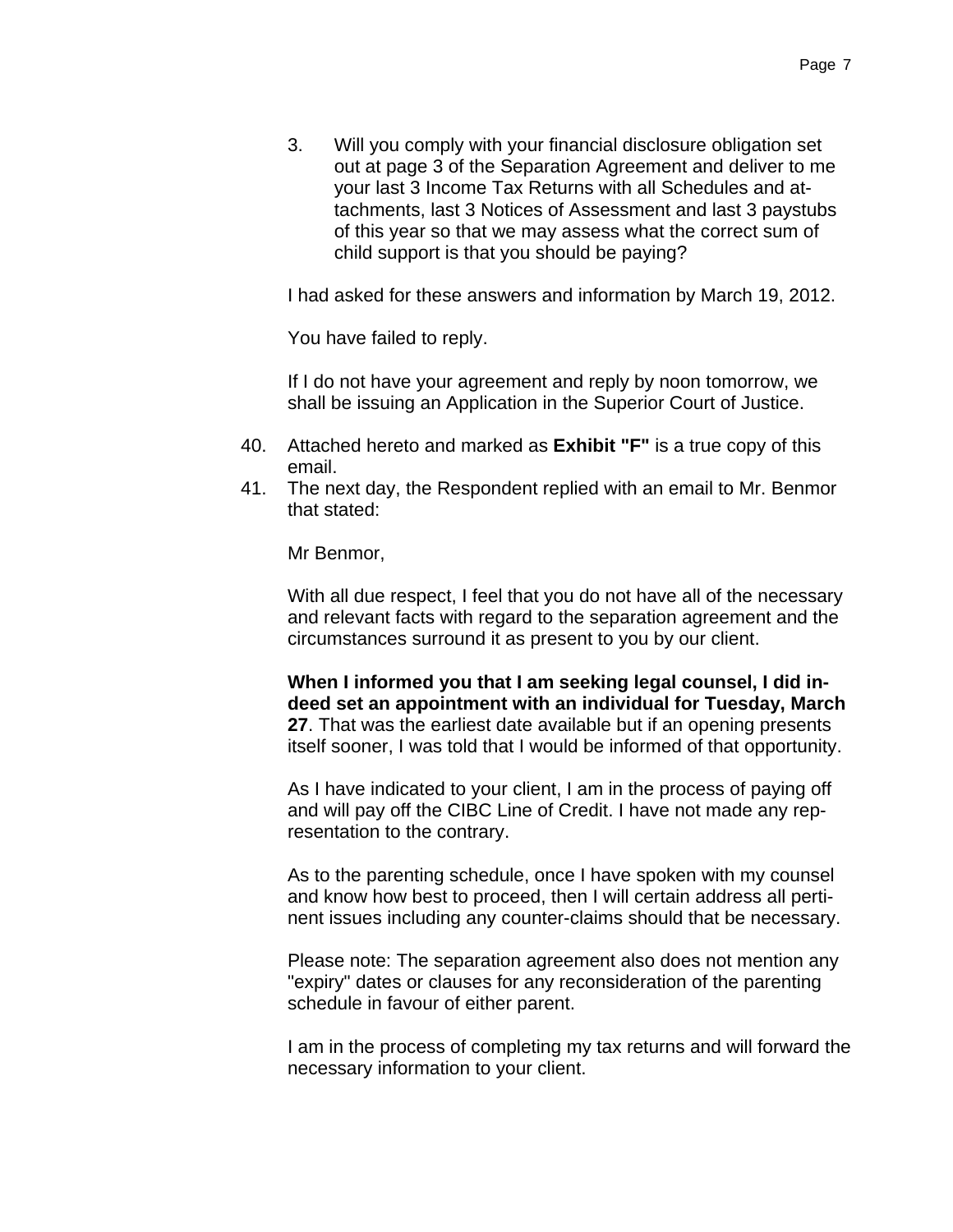Furthermore, I have not seen any prior mention of deadline dates and I feel your claim to March 19, 2012 is incorrect.

 The separation agreement also does not mention any "expiry" dates or clauses for any reconsideration of the parenting schedule in favour of either parent.

Cordially,

V. M.

- 42. Attached hereto and marked as **Exhibit "G"** is a true copy of this email.
- 43. The Respondent never did reply to Mr. Benmor, nor did the Respondent retain counsel.
- 44. Months passed and there was no word from the Respondent just as he ignored me for the many months before I retained counsel.
- 45. On May 22, 2012, I issued an Application in court.
- 46. The respondent was personally served on May 24, 2012.

**17** As is required, the application contains on its first page the following words in bold print capital letters, as follows:

#### **YOU HAVE ONLY 30 DAYS AFTER THIS APPLICATION IS SERVED ON YOU (60 DAYS IF THIS APPLICATION IS SERVED ON YOU OUT-SIDE CANADA OR THE UNITED STATES) TO SERVE AND FILE AN ANSWER. IF YOU DO NOT, THE CASE WILL GO AHEAD WITHOUT YOU AND THE COURT MAY MAKE AN ORDER AND ENFORCE IT AGAINST YOU.**

**18** The 30 days required to respond to the application expired on June 24, 2012. The respondent filed no response, and did not communicate with the applicant or the applicant's counsel.

**19** In Milton, where a matter is undefended and an undefended trial is sought, the normal practice is that a Form 14B motion is filed, requesting that it be determined in chambers by a judge without the attendance of the parties or counsel. If the judge thinks the affidavit material is sufficient, the judge may determine the matter in chambers without any attendance. If the judge thinks the matter ought to be heard after an oral attendance, the judge may so direct.

**20** In this case, counsel for the applicant filed a Form 14B motion dated July 9, 2012, supported by an affidavit for an uncontested trial sworn on July 9, 2012.

**21** On July 19, 2012, Miller J. ordered that the matter be heard at an oral hearing before a judge as an uncontested trial.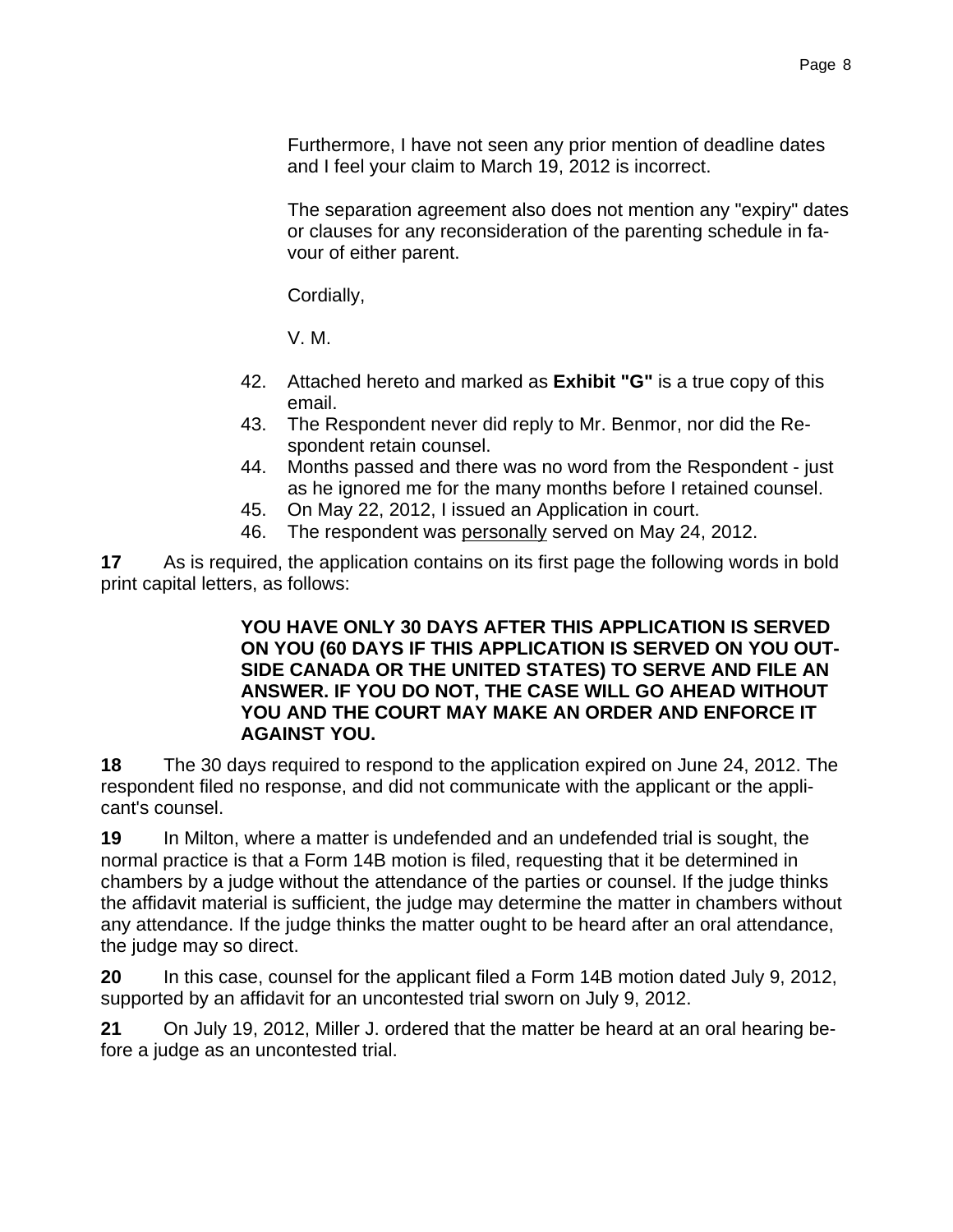**22** Following the release of the endorsement of Miller J., counsel for the applicant brought an *ex parte* motion returnable September 12, 2012, supported by the same affidavit for an uncontested trial that had been sworn on July 9, 2012.

**23** The matter came before Donohue J. on September 12, 2012. After hearing submissions and reviewing the material, she signed the following endorsement:

> On reviewing materials filed on an uncontested basis final order to go as drafted but amended by me. SDO to issue.

**24** The amendments to the order made by Donohue J. are rather minor. She required each party to deliver to the other annual income tax returns, notices of assessment, T4 slips and paystubs, instead of the respondent only, as was proposed in the draft order.

**25** The order awards sole custody to the applicant, with access to the respondent. He has access on alternating weekends from Fridays at 5:00 o'clock p.m. to Sundays at 5:00 o'clock p.m. There are detailed provisions regarding access on religious and secular holidays, Mother's and Father's Day, the children's birthday, and Halloween.

**26** The order entitles each party to information regarding matters relating to the wellbeing of the children, including health, education, religion and extracurricular activities.

**27** The order requires disputes regarding access issues to be submitted to a parenting mediator, and requires each party to pay one-half of the mediator's fees and expenses.

**28** The order imputes income to the respondent in the amount of \$75,000, and the respondent is ordered to pay child support in the amount of \$1,105 per month, effective January 1, 2012. Each party is to pay one-half of the children's special and extraordinary expenses.

**29** The respondent is ordered to pay the balance of the CIBC unsecured line of credit in the approximate amount of \$16,138.09.

**30** As noted earlier, the parties are each ordered to deliver annual income tax returns, notices of assessment, T4 slips and paystubs each year.

**31** In his affidavit filed on the motion to set aside the order of Donohue J., the respondent asserts that when the children are in the applicant's care, they spend most of their time with the applicant's parents. He alleges that the boys do not attend any organized activities when they are in the applicant's care, other than attending a Serbian Saturday school. He asserts that the boys are watching a lot of TV while they're in the care of the applicant's parents.

**32** The respondent asserts that driving between Milton and Etobicoke is not tiring for the boys. He says it is approximately 45 minutes, and he does not believe that this is too tiring for boys who are six years old.

**33** The respondent now asserts that he should not have been required to pay any child support, and indeed it should have been the applicant who paid child support. He asserts that his income is not what has been imputed to him. Based on his income tax returns for 2009, 2010 and 2011 (which were disclosed for the first time as exhibits to the respondent's affidavit), he says his gross business income in 2009 was \$25,245,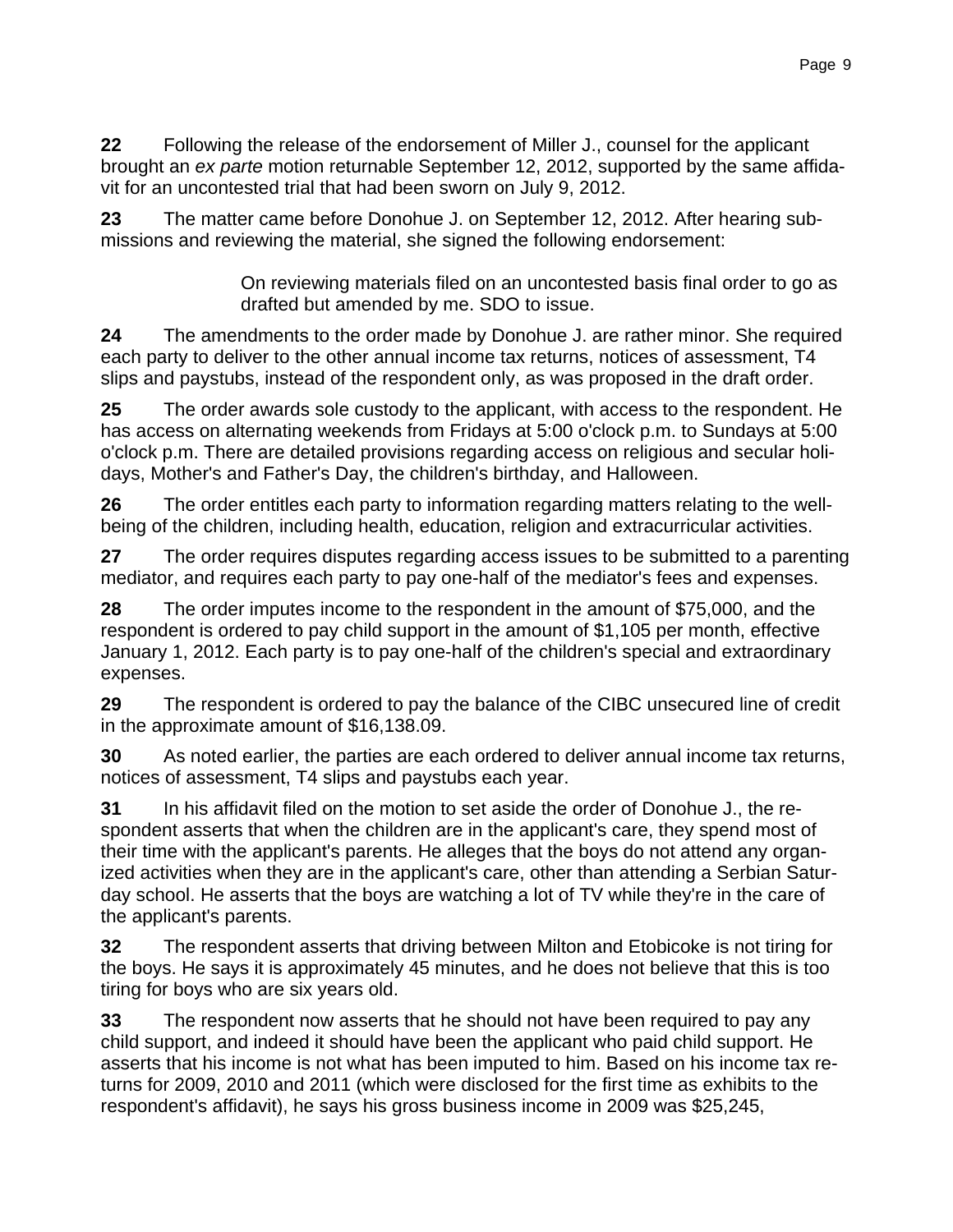\$8,194.04 in 2010, and \$4,843.86 in 2011. He says it is getting more difficult to find clients, and he has been depressed and unable to concentrate. He says that once the Court recalculates the obligation to pay child support, it will be clear that the applicant will be required to repay the monies withdrawn from the joint line of credit.

**34** Furthermore, the respondent now asserts that the equalization payment of \$25,000 he received under the separation agreement is inadequate.

**35** Apart from stating that after being served with the application in early June or late May, 2012 he was shocked, the respondent offers no explanation as to why he did not file an answer or financial statement. He says he showed up at court to attend a case conference, but left the courthouse after being advised that applicant and her lawyer had left.

**36** It should be noted that in an endorsement dated August 22, 2012, signed by MacKenzie J., the following is stated: "Matter taken off conference list for Aug. 24/12 as no briefs/confirmations filed."

### **Submissions**

**37** Ms. Brusentsova, counsel for the respondent, submits that the order of Justice Donohue should be set aside and an order should be issued granting the responding leave to file an answer and financial statement.

**38** Ms. Brusentsova submits that there would be a failure of justice if the order is not set aside. For over three years, the parties operated under an access schedule that allowed each parent to have access to the children equally. Suddenly, in September, 2012, the respondent was restricted to having visits from the children every other weekend. Furthermore, income has been attributed to him at \$75,000, when it is clear that his income is not close to that amount. All of this has occurred without the respondent having had an opportunity to participate in the proceeding.

**39** Ms. Brusentsova acknowledges that the moving party should ordinarily be required to meet the following three criteria:

- 1. the motion to set aside a default judgment should be made as soon as possible after the applicant becomes aware of the judgment;
- 2. more importantly, the moving party's affidavit must set out the circumstances under which the default arose that give a plausible explanation for the default; and
- 3. the moving party must set forth facts to support the conclusion that there is at least an arguable case to present on its merits.

**40** Ms. Brusentsova acknowledges that the second criterion has not been met, since the respondent's affidavit contains no explanation as to how the default arose, and there is no explanation, plausible or otherwise, for the default. However, she submits that none of the criteria, including the second one, are inviolate, and the most important, indeed overriding consideration, is the justice of the case, particularly where the interests of children are affected. She relies on the following statement by Katarynych J. in *Catholic Children's Aid Society of Toronto v. T.S.*, [2002] O.J. No. 959, at para. 51: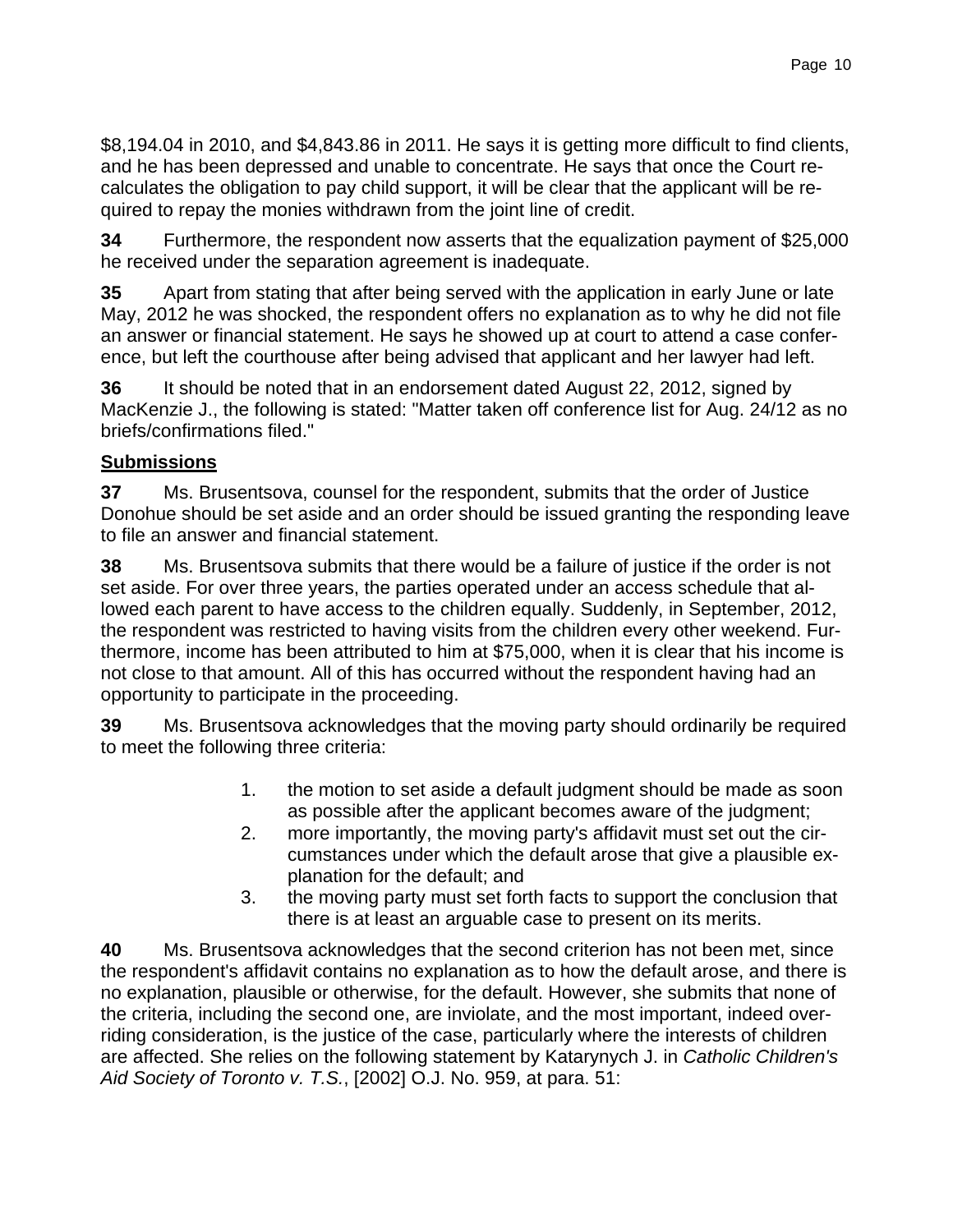It is a fundamental principle underlying the rules of court that cases should be determined on their merits, other things being equal, and not be derailed on a technicality. Mere inattention or forgetfulness and inability to give a good explanation for the failure to respond, though relevant to the exercise of the Court's discretion, is not necessarily fatal to the motion. What is deserving of particularly close scrutiny is whether the respondent has some merit in her defence, whether there is a triable issue.

**41** Ms. Brusentsova submits that in this case it would be manifestly unjust to deprive the respondent of an ability to defend the case on its merits, particularly where the welfare of children is at stake. In this case, the children have been deprived of the opportunity to have equal access to both of their parents, and it would not be in the interests of the administration of justice or the interests of the children to have that issue determined on an undefended basis.

**42** Mr. Benmor, counsel for the applicant, opposes the respondent's motion.

**43** Mr. Benmor submits that, under the *Family Law Rules*, the Court has no jurisdiction to entertain this motion.

**44** Mr. Benmor submits that *Family Law Rule* 25(19) does not apply. It authorizes the Court to change an order that was made without notice. It clearly does not authorize the Court to set aside an order, merely to change it. Further, it applies to an order obtained, "without notice". In the context of the rules as a whole, this can only apply to an order made that would otherwise require notice, but was made in circumstances where notice could not be obtained, because of urgency or some other appropriate circumstance.

**45** In this case, not only was notice not required, but the respondent had no right to participate in the proceeding. Rule 10(5) provides as follows:

> 10(5) **NO ANSWER OR ANSWER STRUCK OUT** - If a respondent does not serve and file an answer as this rule requires, or if the answer is struck out by an order,

- (a) the respondent is not entitled to any further notice of steps in the case (except as subrule 25(13) (service of order) provides);
- (b) the respondent is not entitled to participate in the case in any way;
- (c) the court may deal with the case in the respondent's absence; and
- (d) the clerk may set a date for an uncontested trial.

**46** That rule clearly applies where, as here, a respondent does not serve and file an answer. The consequences are specifically set out. The respondent is not entitled to any further notice of steps in the case; he is not entitled to participate in the case in any way; the Court may deal with the case in his absence; and the clerk may set a date for an uncontested trial.

**47** Mr. Benmor submits that rule 19.08 of the *Rules of Civil Procedure* cannot be applied by analogy as contemplated in *Family Law Rule* 1(7), which applies "if these rules do not cover a matter adequately". Rule 19.08 of the *Rules of Civil Procedure* provides as follows: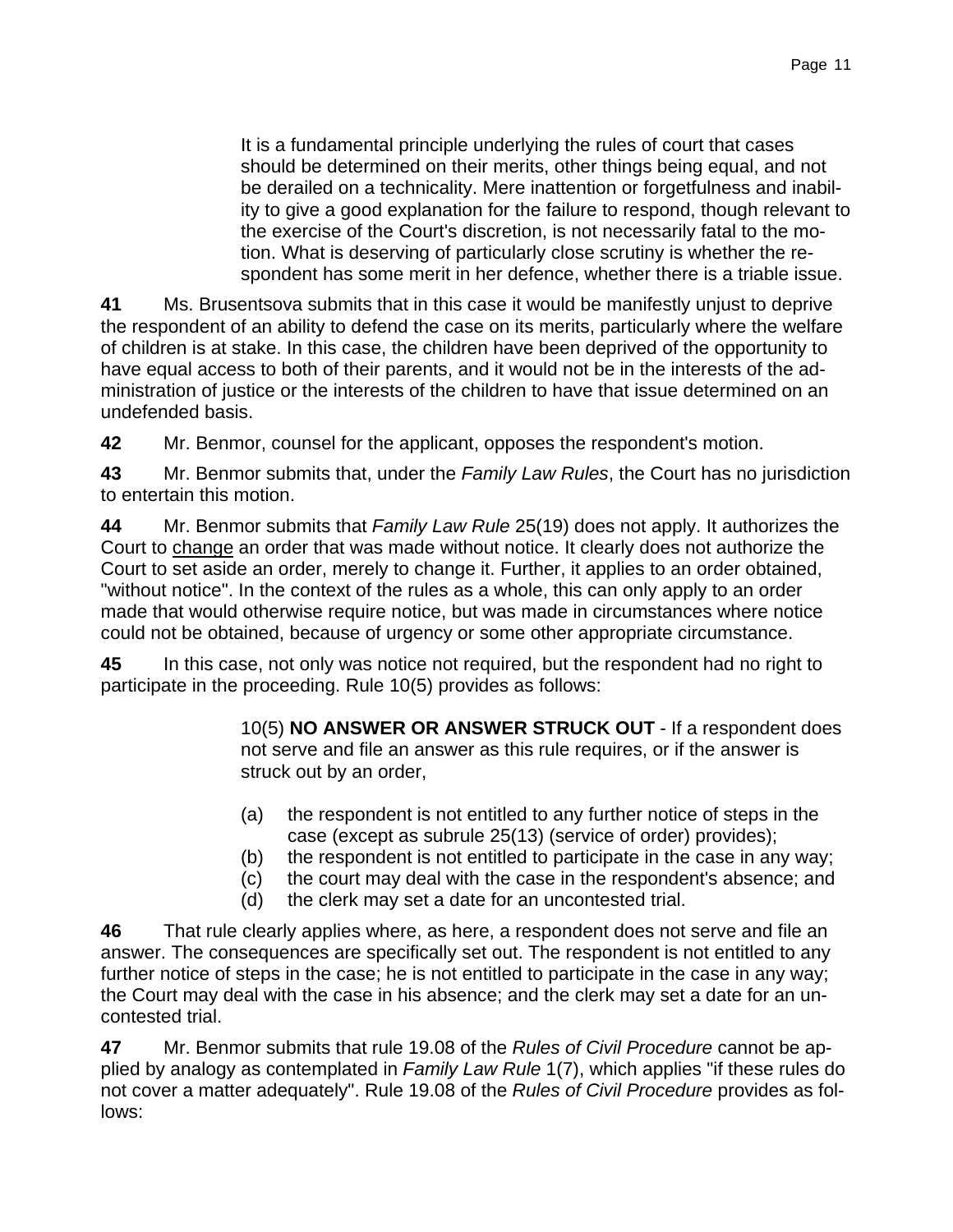## **Setting Aside Default Judgment**

 19.08 (1) A judgment against a defendant who has been noted in default that is signed by the registrar or granted by the court on motion under rule 19.04 may be set aside or varied by the court on such terms as are just.

- (2) A judgment against a defendant who has been noted in default that is obtained on a motion for judgment on the statement of claim under rule 19.05 or that is obtained after trial may be set aside or varied by a judge on such terms as are just.
- (3) On setting aside a judgment under subrule (1) or (2) the court or judge may also set aside the noting of default under rule 19.03.

**48** Rule 19.08 authorizes the Court to set aside or vary an order obtained by default or on motion after a party has been noted in default. It can only be concluded that the difference between Rule 19.08 of the *Rules of Civil Procedure* and rule 25(19) of the *Family Law Rules* is deliberate.

**49** Assuming that rule 19.08 of the *Rules of Civil Procedure* applies by analogy, Mr. Benmor submits that the respondent cannot meet the criteria for setting aside Donohue J.'s order. Of cardinal importance, the respondent has given no explanation whatsoever for his default.

**50** Indeed, Mr. Benmor submits that having regard to the background of the matter, it is likely that the respondent's default was made as a result of a deliberate decision on his part, or at the very least was part of a strategy of stonewalling.

**51** Mr. Benmor points out that the respondent ignored every opportunity to respond in some meaningful way to the applicant's request to alter the access arrangements. Furthermore, he ignored his obligation to provide income tax returns, and it is clear that, in fact, he had not prepared any income tax returns and did not do so until he commenced his motion to set aside Donohue J.'s order.

**52** Mr. Benmor submits that to permit the respondent to have the indulgence he now seeks would be unjust. Among other things, the respondent has made it clear that he wishes to now reopen the provisions of the separation regarding property, and it would be manifestly unjust to require the parties to now litigate, at great expense, issues that have been resolved for some time.

# **Analysis**

**53** I agree with counsel for the applicant that *Family Law Rule* 25(19) does not authorize the Court to set aside Donohue J.'s order. There is no other provision in the *Family Law Rules* that would authorize the setting aside of the order.

**54** I also agree that Rule 19.08 of the *Family Law Rules* cannot be applied by analogy, as held by the Divisional Court in *Diciaula v. Mastrogiacomo* (2006), 268 D.L.R. (4th) 180 (Ont. Div. Ct.), at para. 11, and by Murray J. in *Oelbaum v. Oelbaum*, [2010] O.J. No. 3781 (S.C.J.), at paras. 23-26.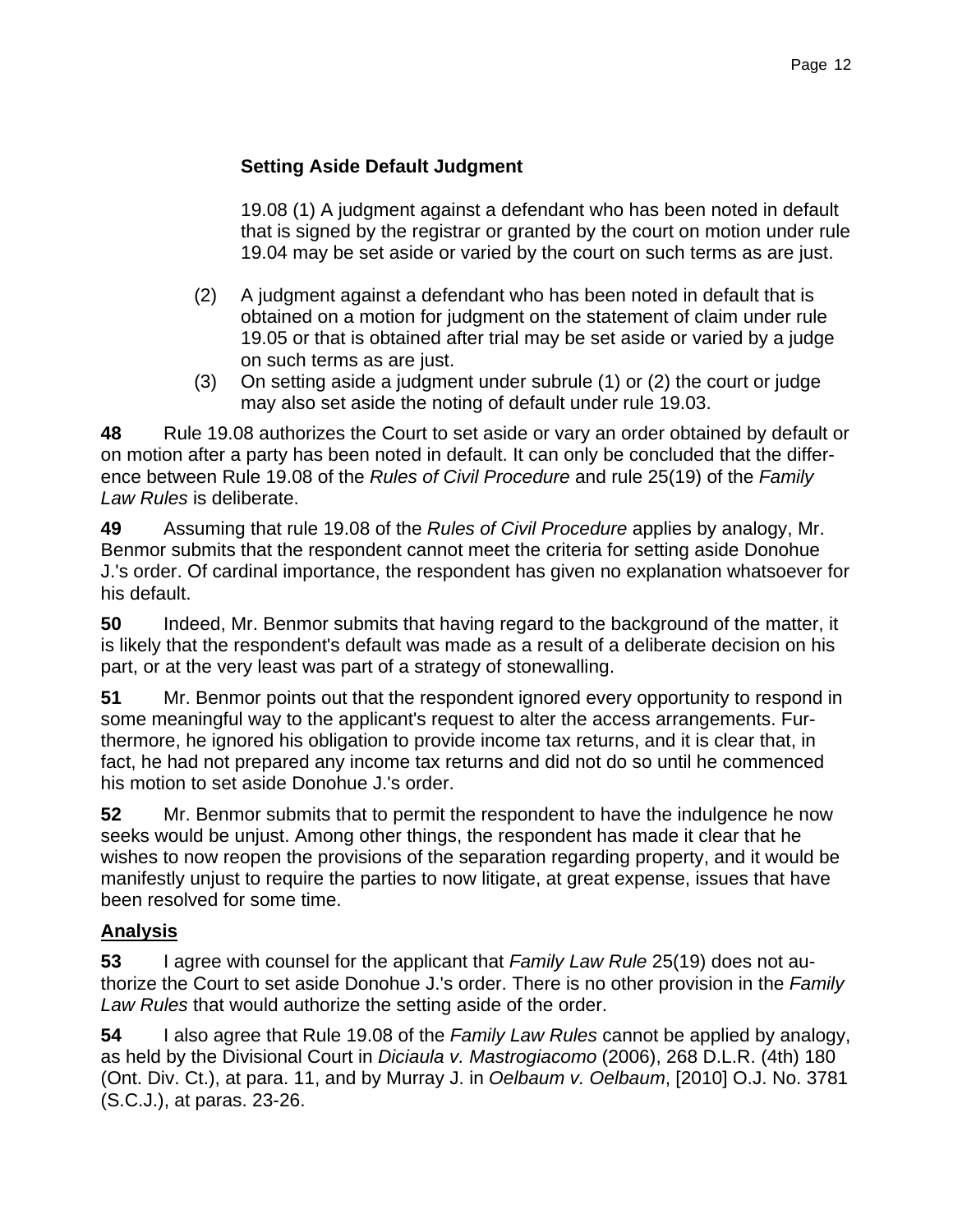**55** Even if rule 19.08 of the *Rules of Civil Procedure* could be applied by analogy, the respondent cannot meet the requirements of that rule.

**56** In *Lensckis v. Roncaioli*, [1992] O.J. No. 1713 (Gen. Div.), Justice Ellen Mac-Donald applied the criteria set out by Misener D.C.J. in *Dealers Supply (Agriculture) Ltd. v. Tweed Farm & Garden Supplies Ltd.*, [1987] O.J. No. 2346 (Dist. Ct.), as follows:

- 1. The motion to set aside a default judgment should be made as soon as possible after the applicant becomes aware of the judgment;
- 2. More importantly, the moving party's affidavit must set out circumstances under which the default arose that give a plausible explanation for the default;
- 3. The moving party must set forth facts to support the conclusion that there is at least an arguable case to present on its merits.

**57** In this case, assuming that the first and third criteria have been met, the second criterion has not been met. No explanation whatsoever has been offered for the default, and indeed in view of the background of this matter it is reasonable to conclude that the respondent's default was simply a continuation of his strategy of stonewalling the applicant. I do not agree with Katarynych J. in *Catholic Children's Aid Society of Toronto, supra*, who appears to imply that this requirement is a mere technicality, or that it can be overlooked if it appears that the moving party might have a defence on the merits. This is particularly so, in my view, where the default appears, as here, to be the result of a deliberate strategy of stonewalling.

**58** The only possible way of setting aside the order, apart from an appeal, is to rely on the residual inherent jurisdiction of the Court, as discussed by the Divisional Court in *Diciaula, supra*, at para. 15, to set aside an order to prevent a manifest injustice. There, the Divisional Court quoted the following from the reasons of Justice Perkins in *West v. West*, [2001] O.J. No. 2149 (S.C.J.), as follows:

> The jurisdiction to set aside or change an order to prevent a miscarriage of justice is ancient. It goes back to the old common law writ of audita querela: see Holmested and Gale on the Judicature Act of Ontario and Rules of Practice, r. 529, s. 2; Blackstone, William, Commentaries on the Law of England (1765), vol. 3, pp. 405-6. It forms part of the inherent jurisdiction of the Court. The cases have laid down a fairly stringent test before it will be exercised: see cases digested in Holmested and Gale, r. 529, s. 10, and Holmested and Watson Ontario Civil Procedure, r. 59, s. 10[5]. The evidence presented on the motion must be clear and credible; it must be of such a nature that the original order would have been different if the evidence had been available; it must not have been in existence at the time the order was made or not discoverable by diligent effort by the party asking the Court to change the order; the party must have acted with diligence once the information came to light; and the evidence must establish that action is needed to prevent a miscarriage of justice.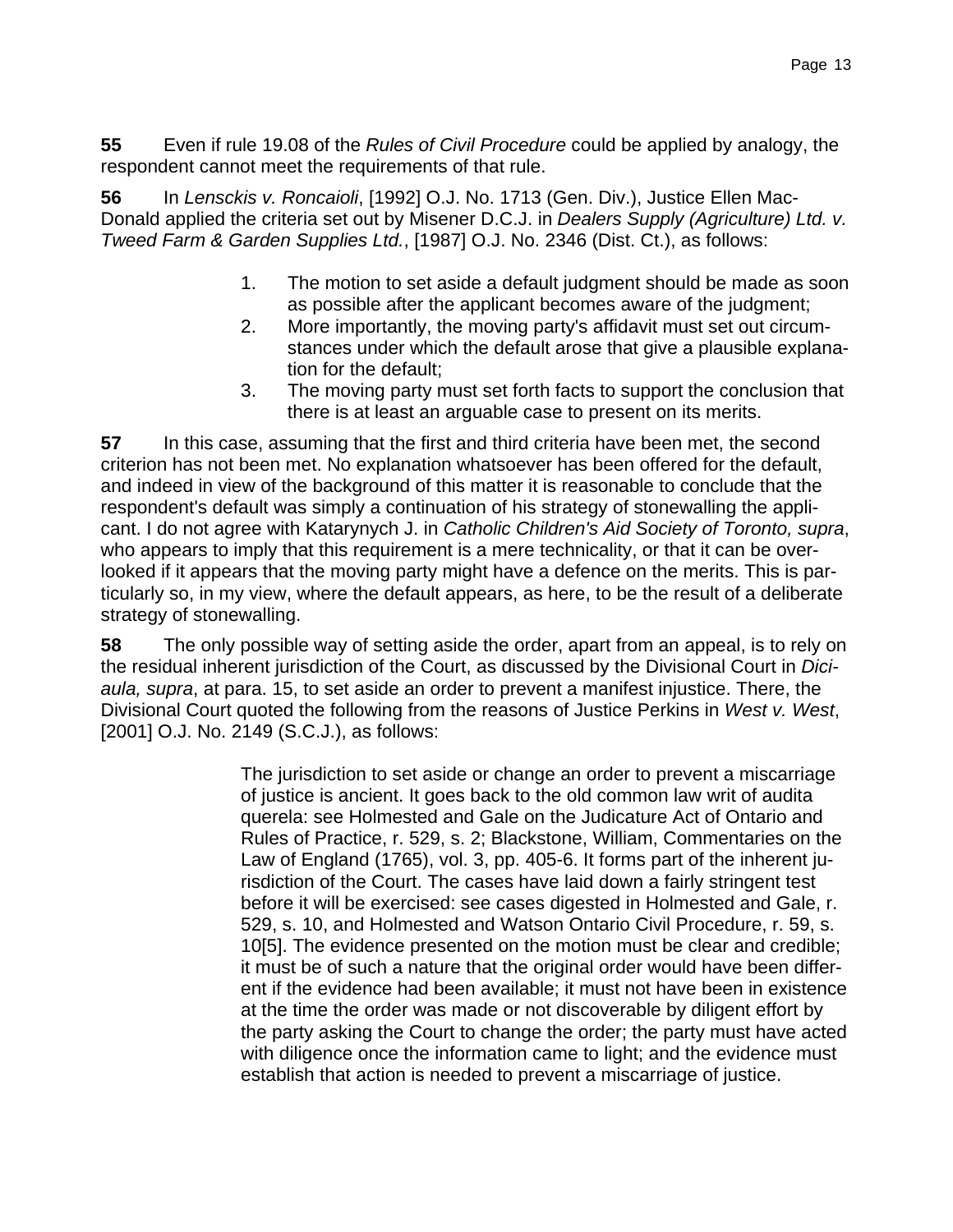**59** It is apparent that what is discussed there has no application to this case. It applies where it is sought to set aside an order if there is evidence that could not have been discovered by the exercise of due diligence, and where the evidence is compelling. It has no application where, as here, it is sought to set aside an order where the moving party had notice of the proceedings but chose not to participate, and where the applicable rule of court gives that party no right to participate or have any further notice of the proceedings.

**60** In any event, I am not persuaded that there is any manifest injustice.

**61** It is obvious to me that there was a need to change the custodial and access arrangements once the children commenced school. The parties live a considerable distance apart. The respondent chose to move to Etobicoke, approximately 45 minutes away from the school. While the parties may debate whether the children will be tired after a 45 minute drive each way, to and from school, there can be little doubt that it is not in their best interests to undergo this if a reasonable alternative is available. The respondent had every opportunity to discuss reasonable alternatives, but chose to stonewall and ignore the applicant's requests.

**62** Having regard to the circumstances, it cannot be said that the result of the hearing before Donohue J. is unjust, in that the children will no longer have to be subjected to 90 minutes of driving to and from school.

**63** Nor do I think that it is unjust that income has been attributed to the respondent in the amount of \$75,000. He did not comply with the obligation to provide the applicant, on an annual basis, with his income tax returns and notices of assessment. Indeed, it is clear from the respondent's correspondence with the applicant's counsel that, until very recently, he had not prepared any income tax returns for the year 2009, 2010 and 2011. They were produced for the first time with the respondent's affidavit filed on the motion to set aside the order of Donohue J.

**64** The applicant, quite rightly, is suspicious of the respondent's claim that he has earned only \$8,194.04 in 2010 and \$4,843.86 in 2011. He has no real explanation for failing to pay off the CIBC line of credit as he had agreed to do.

**65** In my view, there is no injustice in attributing income to the respondent when he had every opportunity to provide better information over a three year period, and did not do so, and indeed did not disclose what he says his income is until after the order of Donohue J was issued.

**66** It must be observed, in any event, that this is not an ordinary default judgment. The order was obtained after what is called, in the rules, an undefended trial. It was obtained after a Superior Court judge reviewed the material and had an oral hearing. Donohue J. is presumed to understand that the best interests of the children are to govern. Full disclosure of the separation agreement, setting out the existing access schedule, was made. The respondent had an opportunity to participate in the proceedings, and effectively chose not to do so.

**67** In my view, there was no manifest unfairness or injustice that would justify setting aside the order, assuming the Court has jurisdiction to do so.

## **Disposition**